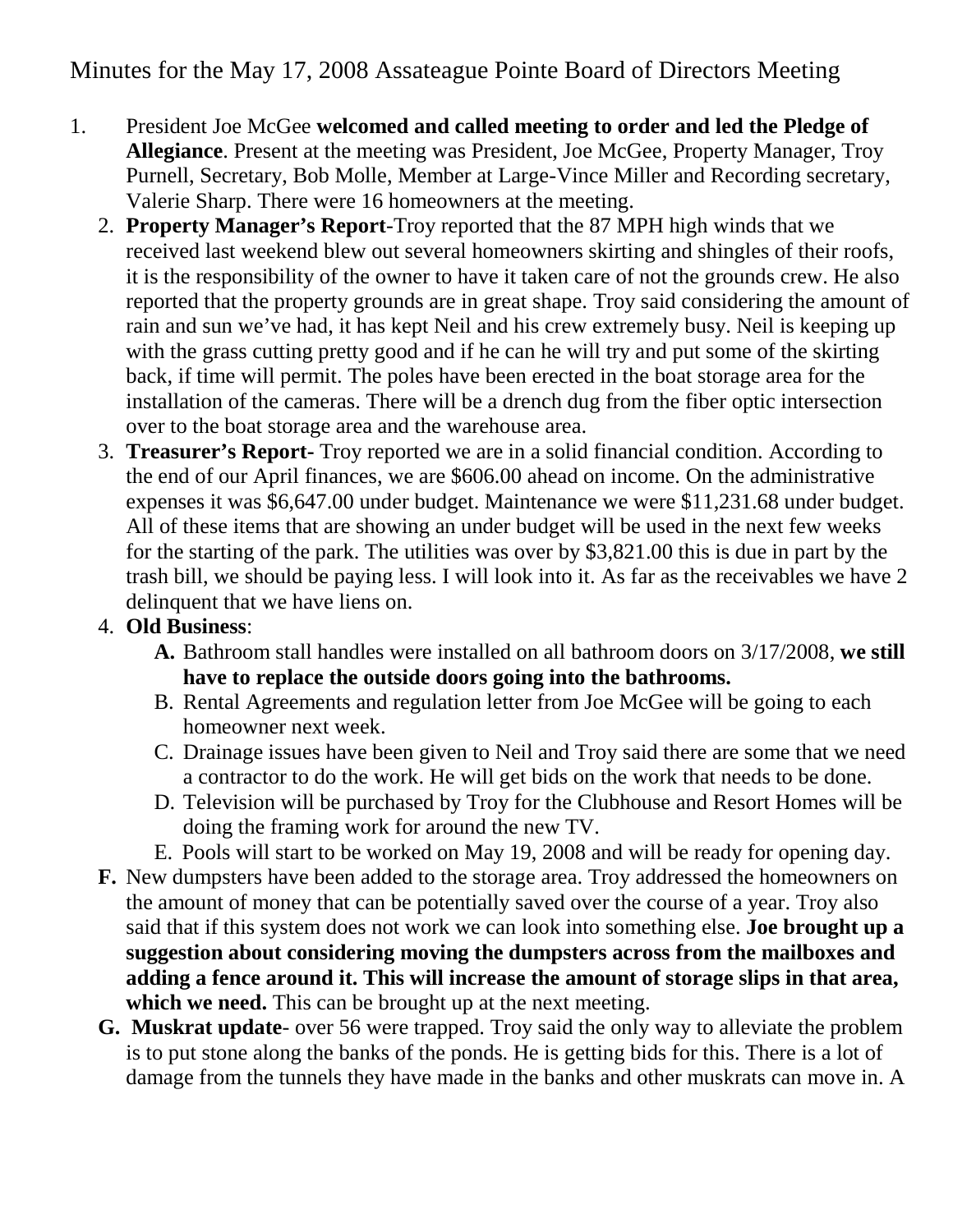homeowner brought up a question about why the homeowners were not notified about the traps. Joe answered him by telling

- **H. Fountains** were turned on for the season on 4/24/2008
- **I.** Clubhouse Air Conditioning needs to be on by Memorial Day. Joe wants both buildings to be set for the summer by Valerie.
- **J. Pier Lights**-photo sensors to be checked and possibly replaced with a different fixture, so they don't keep going out. Valerie will contact Frick Electric.
- **K. Repairs from county** work in community-Troy went and took pictures and sent to the county and they will repair to normal when weather permits and when the asphalt plant is up again and it will be done all at once.
- **L. Signs**-Vince Miller hasn't got the community survey of what is faded or broke or needs to be replaced yet because of his work schedule at the front gate due to the deaths that have happened.
- **M.Gate Attendants**-Troy suggested that we have our annual gate attendant meeting. Joe McGee addressed the loss of 3 gate attendants recently. Two of the attendants worked the 1-9 am shift, which is a very difficult shift to get help for. It was a great loss for the whole community; two of these attendants have been there almost as long as it has been open. Bob Molle wanted to know about replacements. Valerie has put an ad in and will hire the people we need at the gate. Valerie thanked Vince Miller and John Parsly for stepping up and working the 1-9am shift on such short notice. She had no one else to work.
- **N. Entrance posts** will be replacing the turnstiles on both sides on entrance gates with permanent concrete posts.
- **O. Tables**-Joe purchased 10 new 54 inch tables for the community and they should be delivered this week.
- **P. Lawnmowers** 2 motors have been rebuilt.
- **Q. Mulch** will be done as soon as Neil catches up with the grass cutting.
- **R.** Troy has brought up a concern he has about eventually we are going to have to look into **replacing the original electric lines** throughout the community. He suggested and got a bid for Lots#102-112.
- **S.** Bob Molle mentioned that the **speakers for the intercom system** need to be checked by Dave when he is here for the installation of the cameras. There is a problem hearing anyone. Joe said to have Dave put in a different speaker that is better. Bob said we have to have this in place for emergency. Joe said we need to locate the C-wire, and resplice the fiber optics.

## **Committee Reports:**

Joe McGee told the homeowners just so everyone knows, nobody gets put to the side, I received my letter from the ECC the other day. Bob Molle also received a letter.

**ECC**-Cathy Ortel reported that she also received a letter and everyone had a chuckle. We currently have 5 people on this committee and they have done on heck of a job. The biggest problem we have is the community is getting older. We sent a 3 page letter out that consisted of a cover letter, a violation notice and a response form. This year we sent out 354 and last year we sent out 468. Most of the letters that were sent dealt with the SHARP propane tanks being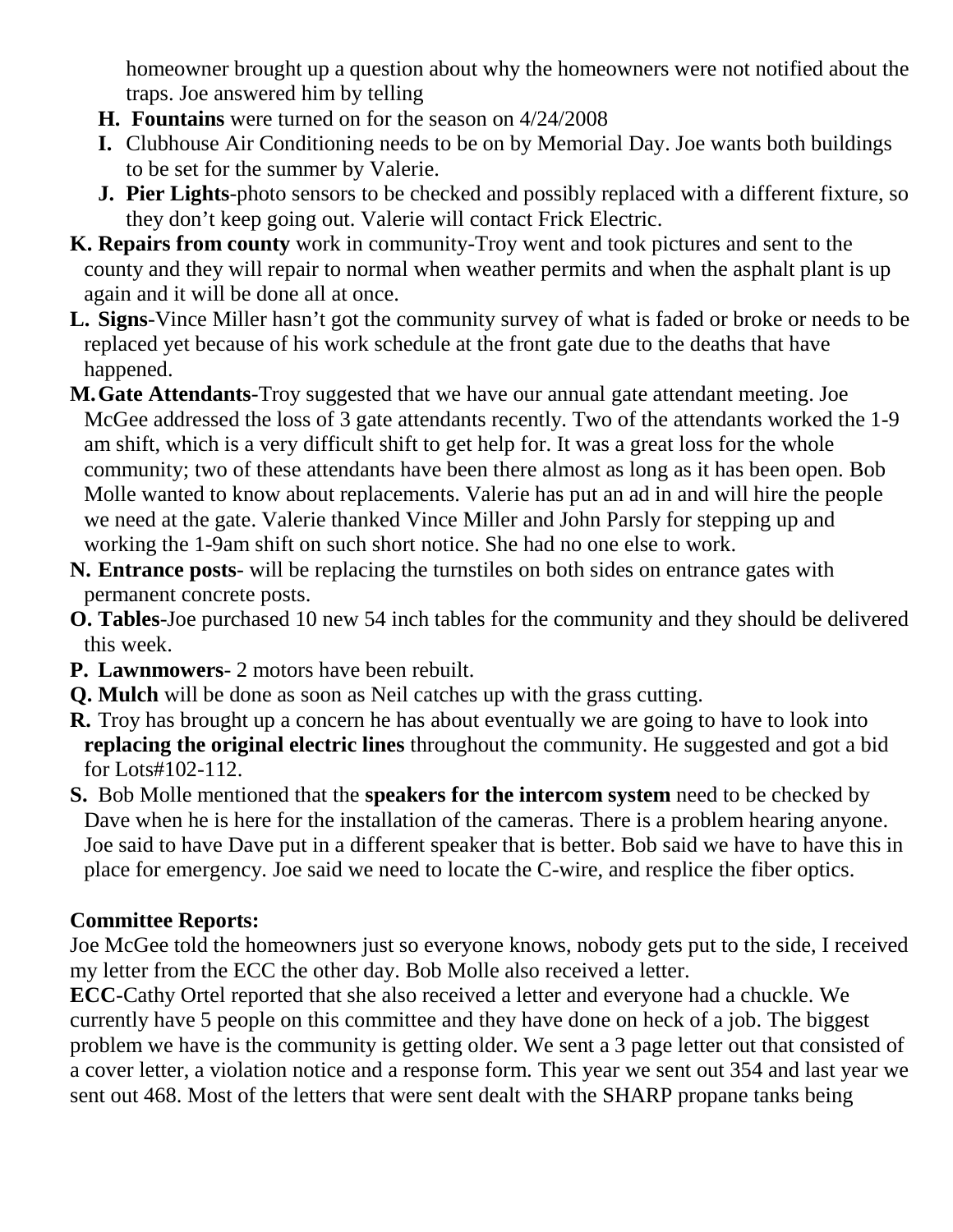rusted. The second biggest issue is the rusted roof vents. I only have the name of one contractor, Pat McKay that is doing this work. Cathy asked if you know of anyone that can do this work; please give that name to Valerie. Troy thought he might know someone. The inspections were done very early this year in May, but we gave it a June 9, 2008 compliance date. The amount of time and paper work involved is over whelming. I really need another person on this committee to do secretarial work for this committee. Cathy is asking for a volunteer. Judy Coyle is on the ECC committee. Joe McGee asked Cathy about the 2 homeowners from last year that were a problem. Cathy told Joe that they received the same letter as everyone else. What I would like to do is what you have left over from last year that was never corrected and this spring you have been given the standard notice and give it to the attorney, Ray Coates. Joe McGee heard that one of these homeowners have sold their place and if that is true we only have one problem. Joe will ask Tony about the homeowner in question. Cathy said she has 2 bad ones and one seriously bad one. Cathy said that she has noticed more and more golf carts in here, and I need someone to go around and do a golf cart survey. Bob Molle said he will turn in any golf cart violations to the front office. Troy thanked Cathy for the job she is doing as chairperson of the committee. She received a round of applause. Joe explained that the ECC used to be done by Board members. Our lawyer has advised us to have a separate committee. There is a appeal process that a homeowner can pursue. You first appeal hearing is to the ECC and if it can not be rectified, the homeowner can have an appeal hearing to the board of directors. The board has the final say.

## **Budget Review Committee-**no one present

**Beautification Committee**- Troy received an e-mail from Carl Thompson and he had some legitimate concerns. Light covers in Clubhouse, mulch, change filters. Joe said that Carl and Ray do a lot for the community and saves the HOA and all the homeowners a lot of money. Joe said he was told that Ray Howard, who has worked with Carl a long time, has sold his place. Ray told Vince Miller he would still be helping Carl.

**Boat Storage Committee-**Joe said John & Darlene Hale have chaired this committee for a number of years. John has lung cancer and Darlene is on dialysis. We need a volunteer to do the boat storage area. Joe asked everyone to keep John & Darlene in your prayers and we wish them the best. Joe is going to try and get the boat storage area checked in the next couple of weeks. Joe said that once we get the dumpster area squared away we are looking to put in a few more slips, if possible. He asked Valerie how many we needed and she said 16.

## **Open Discussion-**

**Bill Landano-Lot#228-**asked about the high grass behind his house on the pond and wondered why his wasn't cut and his neighbors was all trimmed back. Joe told him that Tony was right when he told you that it was up to the homeowner to cut it back if you want to. Your neighbors are doing the cutting of the grasses. Bill asked if when we are hiring someone new for the gate attendant job, should you run a background check to see if they are a pedophile?

**Denise Deskewicz-Lot#278**- asked if it is her responsibility to seed the lawn or does the grounds crew do that? Joe told her it was her responsibility to seed her lawn. Her second question was about vandalism that has occurred on my property. I have several concrete yard ornaments and 2 were stolen last month and now when we came down this time at night.